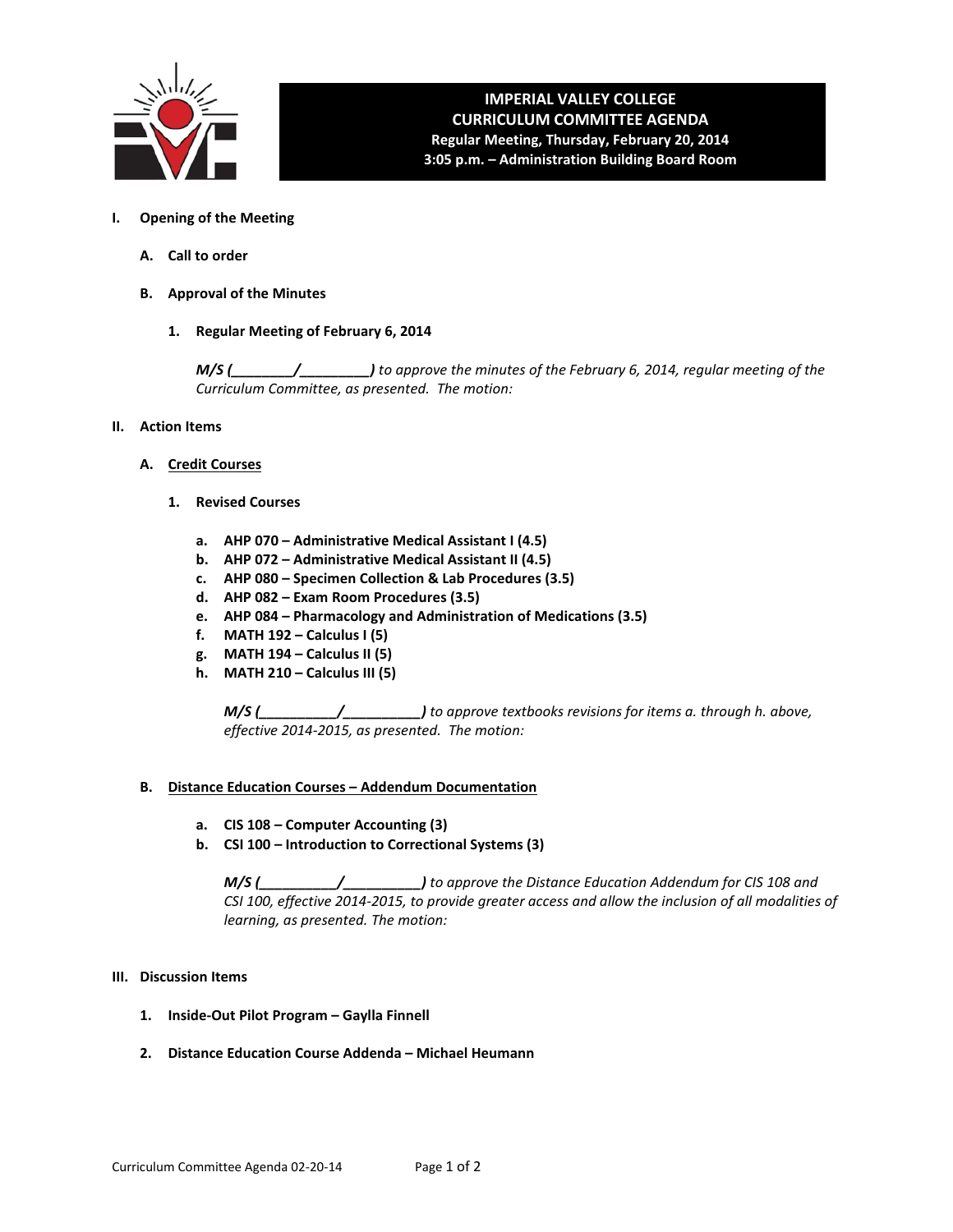# **IV. Information Items**

- **1. AP Chart Revision – Michael/Veronica**
- **V. Other Items**
- **VI. Next Regular Meeting: MARCH 6, 2014, 3:05pm in the Board Room.**

# **VII. Adjournment**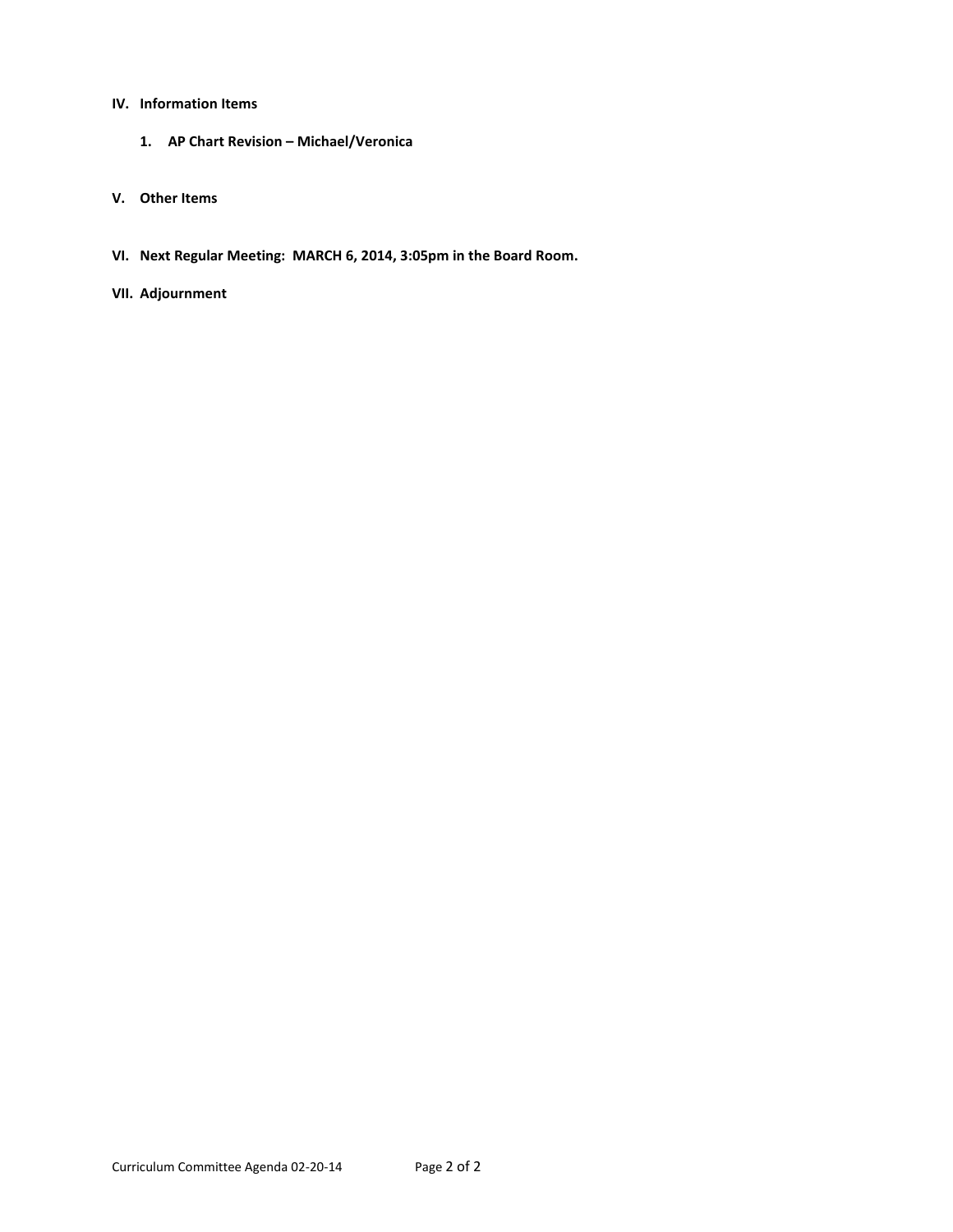

# **IMPERIAL VALLEY COLLEGE CURRICULUM COMMITTEE MINUTES (Unadopted) Regular Meeting, Thursday, February 6, 2014**

**3:05 p.m. –Board Room**

| Present:            | ⊠Kathy Berry         | ⊠Craig Blek            | ⊠Susan Carreon         | $\Box$ Rick Castrapel     |
|---------------------|----------------------|------------------------|------------------------|---------------------------|
|                     | <b>ØDavid Drury</b>  | <b>ØDaniel Gilison</b> | $\Box$ Carol Hegarty   | ⊠Michael Heumann          |
|                     | ⊠Jose Lopez          | $\square$ Norma Nava   | ⊠Norma Nunez           | $\sqsupset$ Ed Scheuerell |
|                     | ⊠James Patterson     | ⊠Jose Ruiz             | ⊠Veronica Soto         | ⊠ASG Representative       |
|                     | ⊠Kevin White         | $\Box$ Cathy Zazueta   | <b>⊠Gaylla Finnell</b> | Andrea Montano            |
|                     |                      |                        |                        |                           |
| <b>Consultants:</b> | ⊠Tina Aguirre        | $\Box$ Gloria Carmona  | ⊠Ted Cesar             | ∃Becky Green              |
|                     | $\Box$ Todd Finnell  | $\Box$ Frank Rapp      | $\Box$ Sydney Rice     |                           |
|                     | <b>⊠Efrain Silva</b> |                        |                        |                           |
|                     |                      |                        |                        |                           |
| <b>Visitors:</b>    | <b>Terry Norris</b>  |                        |                        |                           |
|                     |                      |                        |                        |                           |
| <b>Recorder:</b>    | Dixie Krimm          |                        |                        |                           |

### **I. Opening of the Meeting**

# **A. Call to order**

Michael Heumann called the regular meeting of the Imperial Valley College Curriculum Committee to order at 3:05 pm on Thursday, February 6, 2014.

### **B. Approval of the Minutes**

### **1. Regular Meeting of December 5, 2013**

*M/S (Patterson/White) to approve the minutes of the December 5, 2013, regular meeting of the Curriculum Committee, as presented. The motion carried.*

### **II. Action Items**

#### **A. Credit Courses**

#### **1. Deleted Courses**

- **a. ATHL 140 – Baseball – Advanced (1)**
- **b. ATHL 141 – Softball – Women (1)**
- **c. ATHL 161 – Pre-Season Conditioning for Athletes (1)**
- **d. ATHL 162 – In Season Conditioning for Athletes (1)**
- **e. BLDC 160 – Construction Technical & Contract Documents (3)**
- **f. BLDC 201 – Construction Planning and Management (3)**
- **g. BLDC 210 – Construction Management & Organization (3)**
- **h. BUS 176 – Office Transcription (1)**

*M/S (Drury/Berry) to approve the deletion of items a. through h. above, effective 2014-2015, as presented. The motion carried.*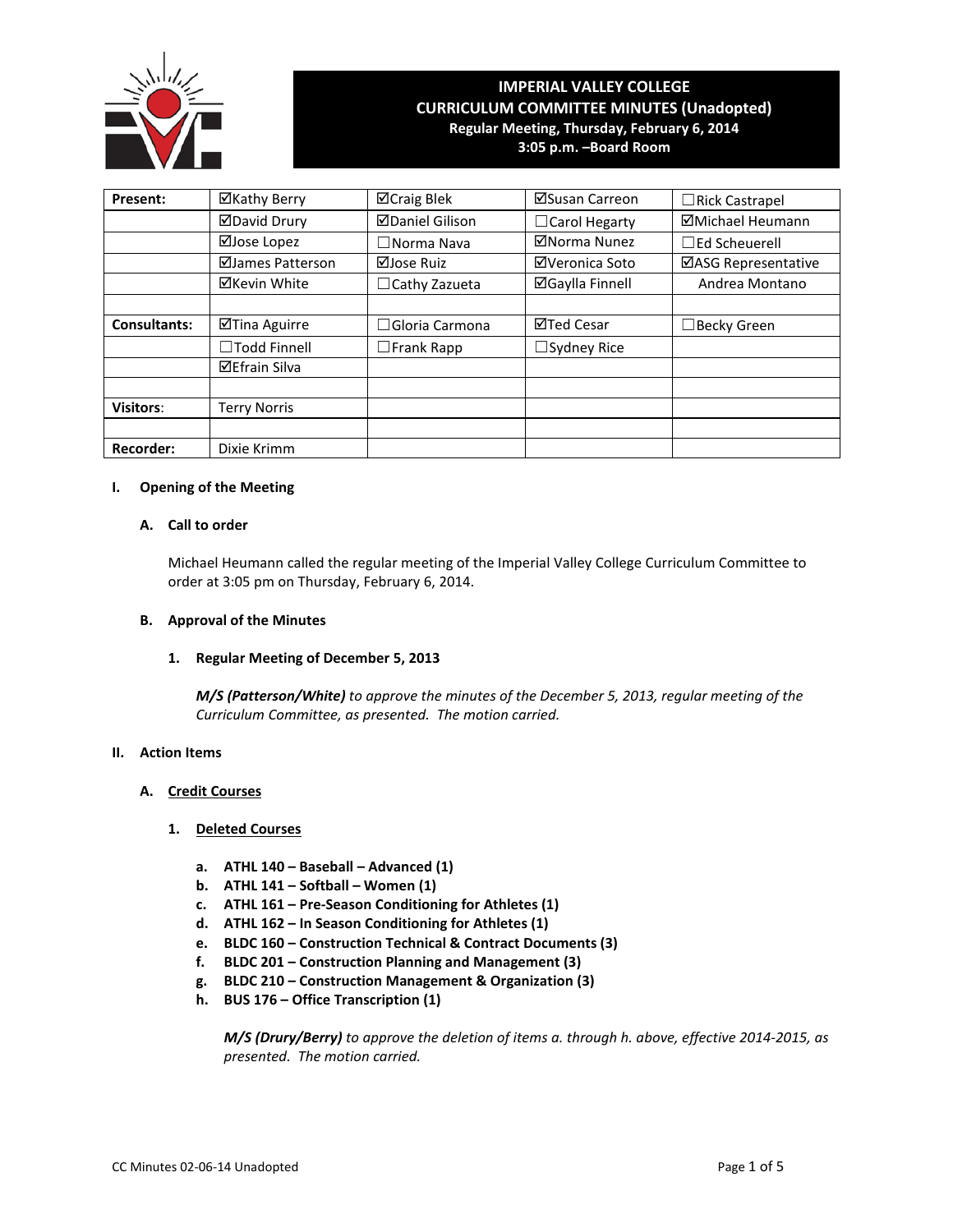#### **2. Revised Courses**

- **a. ATHL 120 – Intercollegiate Cross Country & PE (2)**
- **b. ATHL 122 – Intercollegiate Volleyball & PE (2)**
- **c. ATHL 124 – Intercollegiate Men's Soccer & PE (2)**
- **d. ATHL 128 – Intercollegiate Men's Basketball & PE 1 (2)**
- **e. ATHL 130 – Intercollegiate Women's Basketball & PE 1 (2)**
- **f. ATHL 133 – Intercollegiate Baseball & PE (2)**
- **g. ATHL 135 – Intercollegiate Softball & PE (2)**
- **h. ATHL 137 – Intercollegiate Men's Tennis & PE (2)**

*M/S (Drury/Nunez) to approved the renumbering, increase of repeatability to 3 times, and updates to title and/or TOP code, prerequisite/recommended preparation, unit value and contact hours from 180 to 175 per new Commission On Athletics (COA) rules for items a. through h. above, effective 2014-2015, as presented. The motion carried.*

David Drury explained that coaches can spend 350 hours with athletes, 175 hours in their sport and 175 hours conditioning. The hours must be tracked. Kathy mentioned that the revision assists with FTES calculations.

- **i. AU T 120 – Automotive Machine Shop (4)**
- **j. AU T 122 – High Performance Engine Blueprinting I (4)**
- **k. AU T 125 – Automotive Brakes (4)**
- **l. AU T 155 – Suspension & Wheel Alignment (4)**
- **m. AU T 160 – Engine Performance Tune-Up (3)**
- **n. AU T 170 – Engine Diagnosis and Repair (3)**
- **o. AU T 210 – Automotive Air Conditioning (3)**
- **p. AU T 230 – Emissions Control & Computer Systems (3)**
- **q. AU T 231 – Auto Emission Control System (4)**

*M/S (Nunez/Blek) to approve the removal or update to recommended preparation for items i. through q. above, effective 2014-2015, as presented. The motion carried.*

- **r. CIS 125 – EXCEL II (1)**
- **s. HE 104 – First Aid and CPR (3)**
- **t. PE 143 – Advanced Basketball – Men (1)**
- **u. PE 144 – Advanced Basketball – Women (1)**
- **v. PSY 142 – Psychology of Adjustment (3)**
- **w. PSY 146 – Psychology of Human Sexuality (3)**
- **x. PSY 200 – Biological Psychology (3)**
- **y. PSY 204 – Developmental Psychology: Conception to Death (3)**
- **z. PSY 206 – Social Psychology (3)**
- **aa. PSY 208 – Abnormal Psychology (3)**
- **bb. PSY 212 – Research Methods in Psychology (3)**
- **cc. SOC 206 – Social Psychology (3)**

*M/S (Soto/Drury) to approve any of the following updates as indicated in CurricUNET: subject code, title, description, content, objectives, prerequisites, methods of evaluation, and textbooks for items r. through cc. above, effective 2014-2015, as presented. The motion carried.*

Veronica mentioned that the revisions addressed issues that needed to be corrected to meet C-ID requirements.

#### **3. New Courses**

- **a. ATHL 121 – Out-of-Season Intercollegiate Cross Country & PE (2)**
- **b. ATHL 123 – Out-of-Season Intercollegiate Volleyball & PE (2)**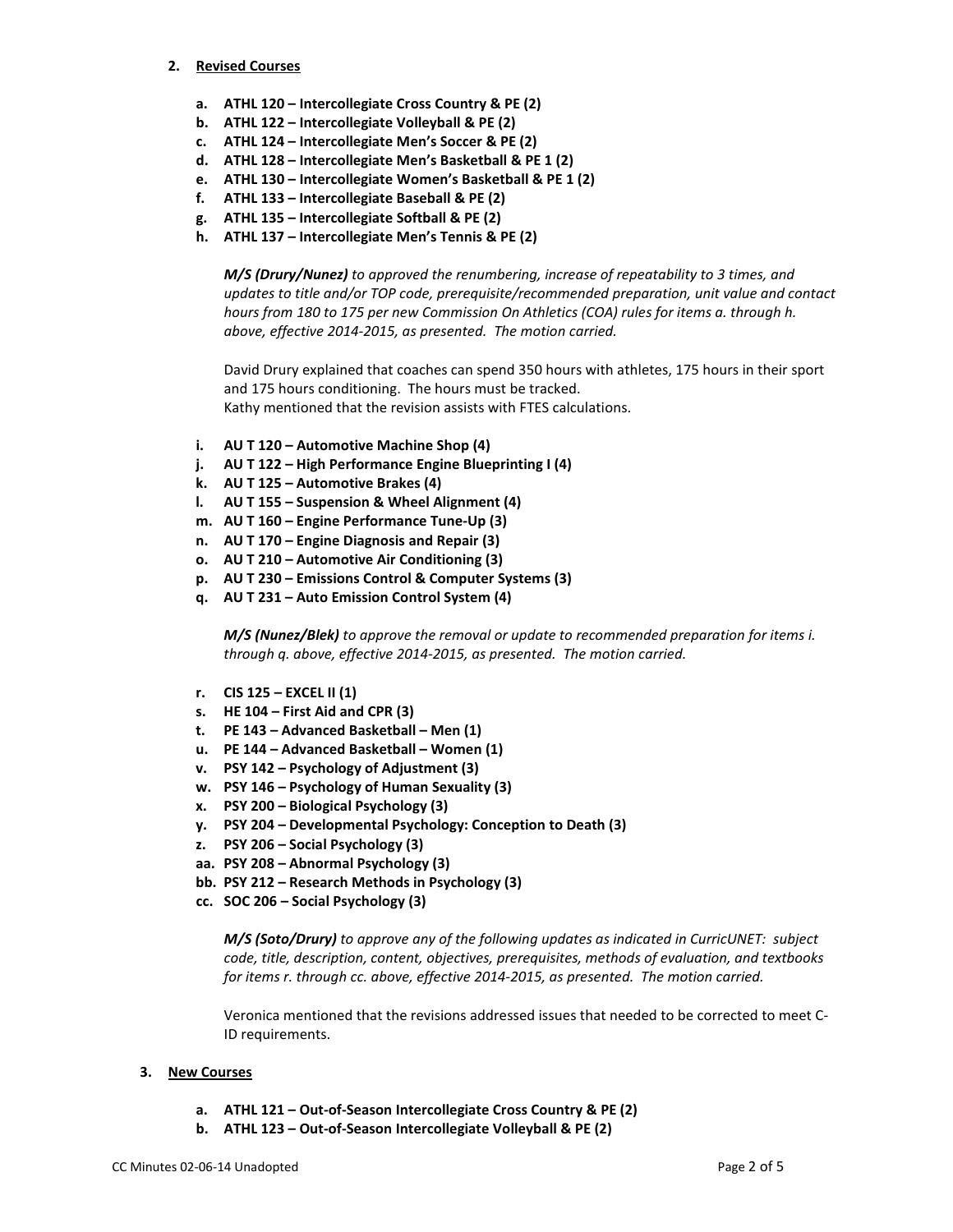- **c. ATHL 125 – Out-of-Season Intercollegiate Men's Soccer & PE (2)**
- **d. ATHL 126 – Intercollegiate Women's Soccer & PE (2)**
- **e. ATHL 127 – Out-of-Season Intercollegiate Women's Soccer & PE (2)**
- **f. ATHL 129 – Intercollegiate Men's Basketball & PE 2 (2)**
- **g. ATHL 131 – Intercollegiate Women's Basketball & PE 2 (2)**
- **h. ATHL 132 – Out-of-Season Intercollegiate Softball & PE (2)**
- **i. ATHL 134 – Out-of-Season Intercollegiate Softball & PE (2)**
- **j. ATHL 136 – Out-of-Season Intercollegiate Men's Tennis & PE (2)**
- **k. ATHL 138 – Out-of-Season Intercollegiate Women's Tennis & PE (2)**
- **l. ATHL 139 – Intercollegiate Women's Tennis & PE (2)**

*M/S (Drury/Berry) to approve the addition of ATHL 121, 123, 125, 126, 127, 129, 131, 132, 134, 136, 138, and 139, to the credit curriculum, effective 2014-2015, as presented. The motion carried.*

David Drury mentioned that the added courses would provide greater clarification for students by identifying the Women's and Men's courses in the schedule.

# **B. Degrees and Certificates**

# **1. Deleted Specialization Certificate**

**a. Building Construction Technology: Project Management Specialization**

*M/S (Blek/Nunez) to approve the deletion of Building Construction Technology: Project Management Specialization Certificate, effective 2014-2015, as presented. The motion carried.*

Efrain Silva explained that this specialization deletion is part of a restructuring process.

#### **2. Inactivated Degree and Certificate**

#### **a. Legal Assistant Program – Degree and Certificate**

*M/S (\_\_\_\_\_\_/\_\_\_\_\_\_) to approve the inactivation of the Legal Assistant Program - Degree and Certificate Program for a period not to exceed 3 years, effective 2014-2015, as presented. The motion was WITHDRAWN*

*This proposal was requested to be removed by Craig Blek. Upon further review of students in this major the department would like to keep this program active for another year.*

# **3. Revised Degrees and Certificates**

# **a. Alternative Energy-Solar Technology Certificate**

*M/S (White/Lopez) to approve the revision of the Electrical Technology: Solar Energy Specialization into the Alternative Energy-Solar Technology Certificate, effective 2014-2015, as presented. The motion carried.*

Efrain Silva explained that this revision lines up to NABCEP which is a certification that is beneficial to students.

- **b. Business Administrative Assistant Degree and Certificate**
- **c. Business Office Technician Degree and Certificate**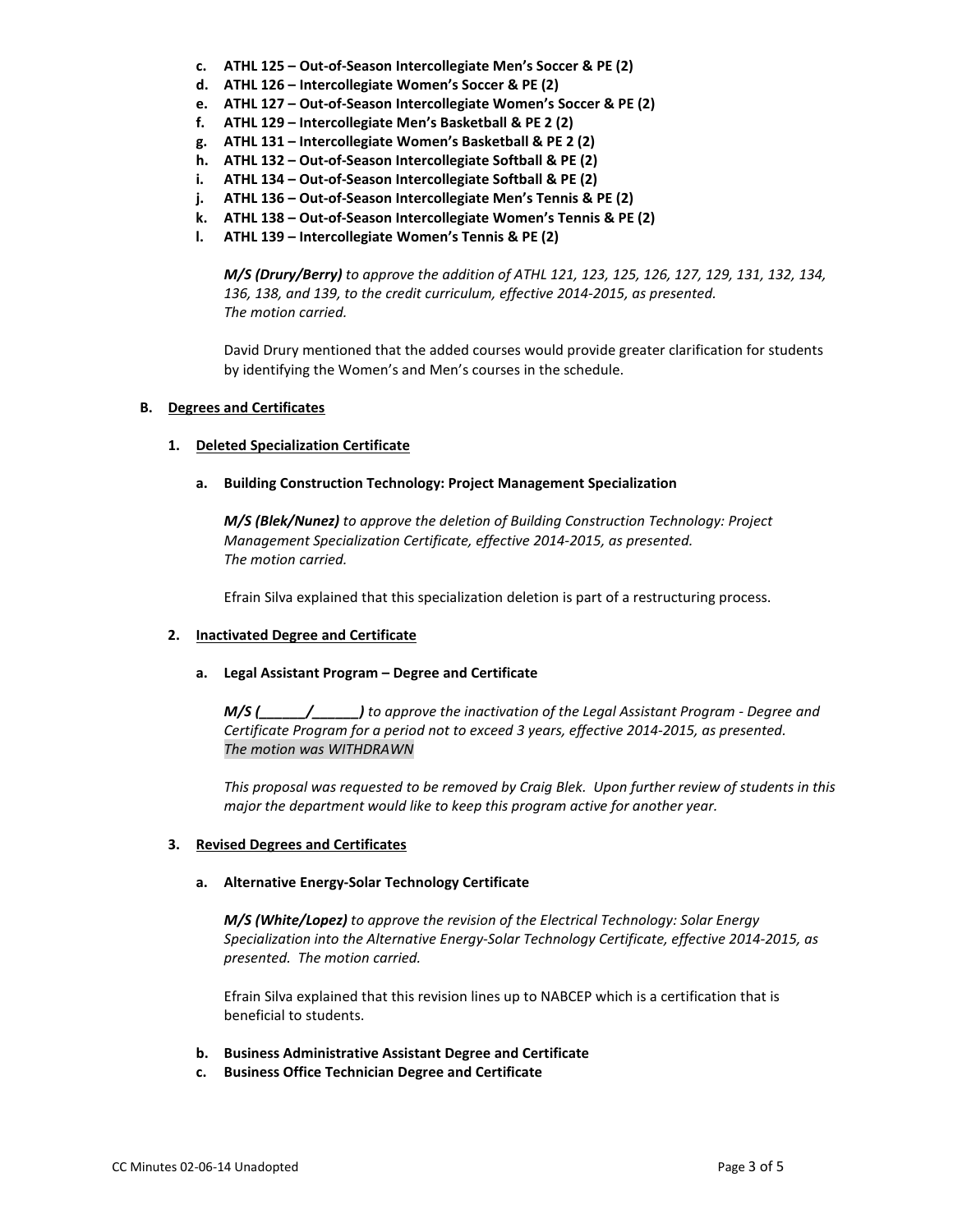*M/S (Blek/Drury) to approve the update to the Business Administrative Assistant and Business Office Technician Degree and Certificate programs to reflect the removal of BUS 176 as a required course, effective 2014-2015, as presented. The motion carried.*

### **d. Firefighter 1 Certificate**

*M/S (Nunez/Carreon) to approve the addition of FIRE 117 as a required course and to add PE 102 as an "or" option for PE 104 to the Firefighter 1 Certificate, effective 2014-2015, as presented. The motion carried.*

Content in FIRE 117 is required of firefighters. More modifications will be coming in the near future.

### **e. Kinesiology for Transfer Degree**

### **f. Physical Education Degree**

*M/S (Drury/Blek) to approve the revisions to the Kinesiology and Physical Education Degrees to reflect ATHL course revisions, effective 2014-2015, as presented. The motion carried.*

### **g. Nursing (R.N.) Degree**

*M/S (Carreon/Drury) to approve the revision of the major prerequisite for the Nursing (R.N.) Degree from PSY 101 to PSY 204, effective 2014-2015, as presented. The motion carried.*

Susan Carreon explained that the department is preparing for the transition to the Transfer Degree and the revision of the prerequisite aligns more accurately to the degree.

### **h. Psychology Degree (Psychology for Transfer)**

*M/S (Nunez/Soto) to approve the revision of the Psychology Degree Programs, from Associate in Arts (A.A.) Degree to Associate in Arts for Transfer (A.A.-T.) Degree, effective 2014-2015, as presented. The motion carried.*

# **2. New Certificates**

- **a. Brakes, Suspension, and Steering Specialization Certificate**
- **b. Electrical/Electronic and Air Conditioning Specialization Certificate**
- **c. Engine Performance and Drivability Specialization Certificate**
- **d. Engine Repair and Machinist Specialization Certificate**
- **e. Transmission and Power Train Specialization Certificate**

*M/S (Lopez/White) to approve the addition of the Specialization Certificates a. through e. above, effective 2014-2015, as presented. The motion carried.*

Efrain Silva explained that the 39 unit Automotive Technology program is tied to ASE Certification. The restructuring allows students to obtain certification in specialized areas. Jose Lopez stated that these certificates are more practical for students.

#### **III. Discussion Items**

None

#### **IV. Information Items**

#### **1. CurricUNET META**

Michael announced that since funding has been provided, the META upgrade will be coming soon.